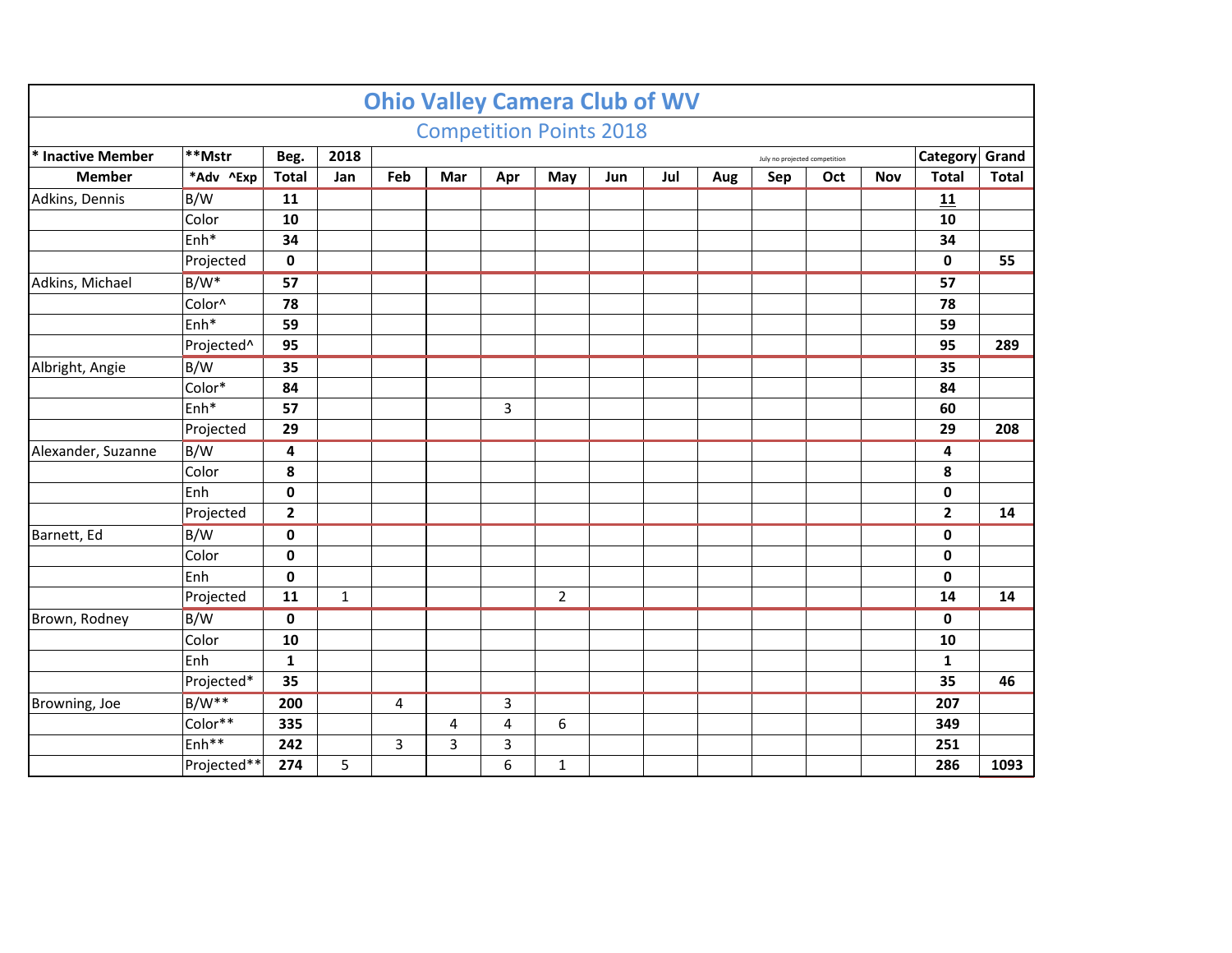|                   |                  |                         |      |                |                |     | <b>Ohio Valley Camera Club of WV</b> |     |     |     |                               |     |     |                |              |
|-------------------|------------------|-------------------------|------|----------------|----------------|-----|--------------------------------------|-----|-----|-----|-------------------------------|-----|-----|----------------|--------------|
|                   |                  |                         |      |                |                |     | <b>Competition Points 2018</b>       |     |     |     |                               |     |     |                |              |
| * Inactive Member | $^{**}$ Mstr     | Beg.                    | 2018 |                |                |     |                                      |     |     |     | July no projected competition |     |     | Category       | Grand        |
| <b>Member</b>     | *Adv ^Exp        | <b>Total</b>            | Jan  | Feb            | Mar            | Apr | May                                  | Jun | Jul | Aug | Sep                           | Oct | Nov | <b>Total</b>   | <b>Total</b> |
| Carter, Jeff      | $B/W^*$          | $\overline{ }$          |      |                |                |     |                                      |     |     |     |                               |     |     | 7              |              |
|                   | Color*           | 6                       |      |                |                |     |                                      |     |     |     |                               |     |     | $\bf 6$        |              |
|                   | Enh              | 0                       |      |                |                |     |                                      |     |     |     |                               |     |     | 0              |              |
|                   | Projected*       | $\overline{\mathbf{2}}$ |      |                |                |     |                                      |     |     |     |                               |     |     | $\overline{2}$ | 15           |
| Clifford, Linda   | $B/W^*$          | 46                      |      |                |                |     |                                      |     |     |     |                               |     |     | 46             |              |
|                   | Color*           | 62                      |      |                |                |     |                                      |     |     |     |                               |     |     | 62             |              |
|                   | Enh              | 46                      |      |                |                |     |                                      |     |     |     |                               |     |     | 46             |              |
|                   | Projected*       | 94                      |      |                | 4              |     | 4                                    |     |     |     |                               |     |     | 102            | 256          |
| DeCamp, Pam       | B/W              | 31                      |      |                |                |     |                                      |     |     |     |                               |     |     | 31             |              |
|                   | Color            | 34                      |      |                |                |     |                                      |     |     |     |                               |     |     | 34             |              |
|                   | $Enh*$           | 47                      |      |                |                |     |                                      |     |     |     |                               |     |     | 47             |              |
|                   | Projected        | 69                      |      |                |                |     |                                      |     |     |     |                               |     |     | 69             | 181          |
| Gould, Michelle   | B/W              | $\pmb{0}$               |      |                |                |     |                                      |     |     |     |                               |     |     | $\pmb{0}$      |              |
|                   | Color            | 0                       |      |                |                |     |                                      |     |     |     |                               |     |     | $\pmb{0}$      |              |
|                   | Enh              | $\mathbf 0$             |      |                |                |     |                                      |     |     |     |                               |     |     | $\pmb{0}$      |              |
|                   | Projected        | $\mathbf 0$             |      |                |                |     |                                      |     |     |     |                               |     |     | $\mathbf 0$    | $\mathbf 0$  |
| Hamilton, Mark    | $B/W^*$          | 36                      |      |                |                |     |                                      |     |     |     |                               |     |     | 36             |              |
|                   | Color*           | 34                      |      |                |                |     |                                      |     |     |     |                               |     |     | 34             |              |
|                   | Enh              | 3                       |      |                |                |     |                                      |     |     |     |                               |     |     | 3              |              |
|                   | Projected*       | 26                      |      |                |                |     |                                      |     |     |     |                               |     |     | 26             | 99           |
| Hardesty, Tim     | B/W^             | 106                     |      |                | $\overline{2}$ |     |                                      |     |     |     |                               |     |     | 108            |              |
|                   | Color^           | 104                     |      |                | $\overline{2}$ |     |                                      |     |     |     |                               |     |     | 106            |              |
|                   | Enh <sup>^</sup> | 108                     |      |                | $\mathbf 1$    |     |                                      |     |     |     |                               |     |     | 109            |              |
|                   | Projected        | 25                      | 5    |                |                |     |                                      |     |     |     |                               |     |     | 30             | 353          |
| Harper, Bekkie    | B/W              | 28                      |      | 5              |                |     |                                      |     |     |     |                               |     |     | 33             |              |
|                   | Color*           | 50                      |      | $\overline{5}$ |                |     |                                      |     |     |     |                               |     |     | 55             |              |
|                   | Enh              | 41                      |      | 5              |                |     |                                      |     |     |     |                               |     |     | 46             |              |
|                   | Projected*       | 77                      |      |                | $\overline{2}$ |     |                                      |     |     |     |                               |     |     | 79             | 213          |
| Krenzel, Mike     | B/W              | $\mathbf 0$             |      |                |                |     |                                      |     |     |     |                               |     |     | $\mathbf 0$    |              |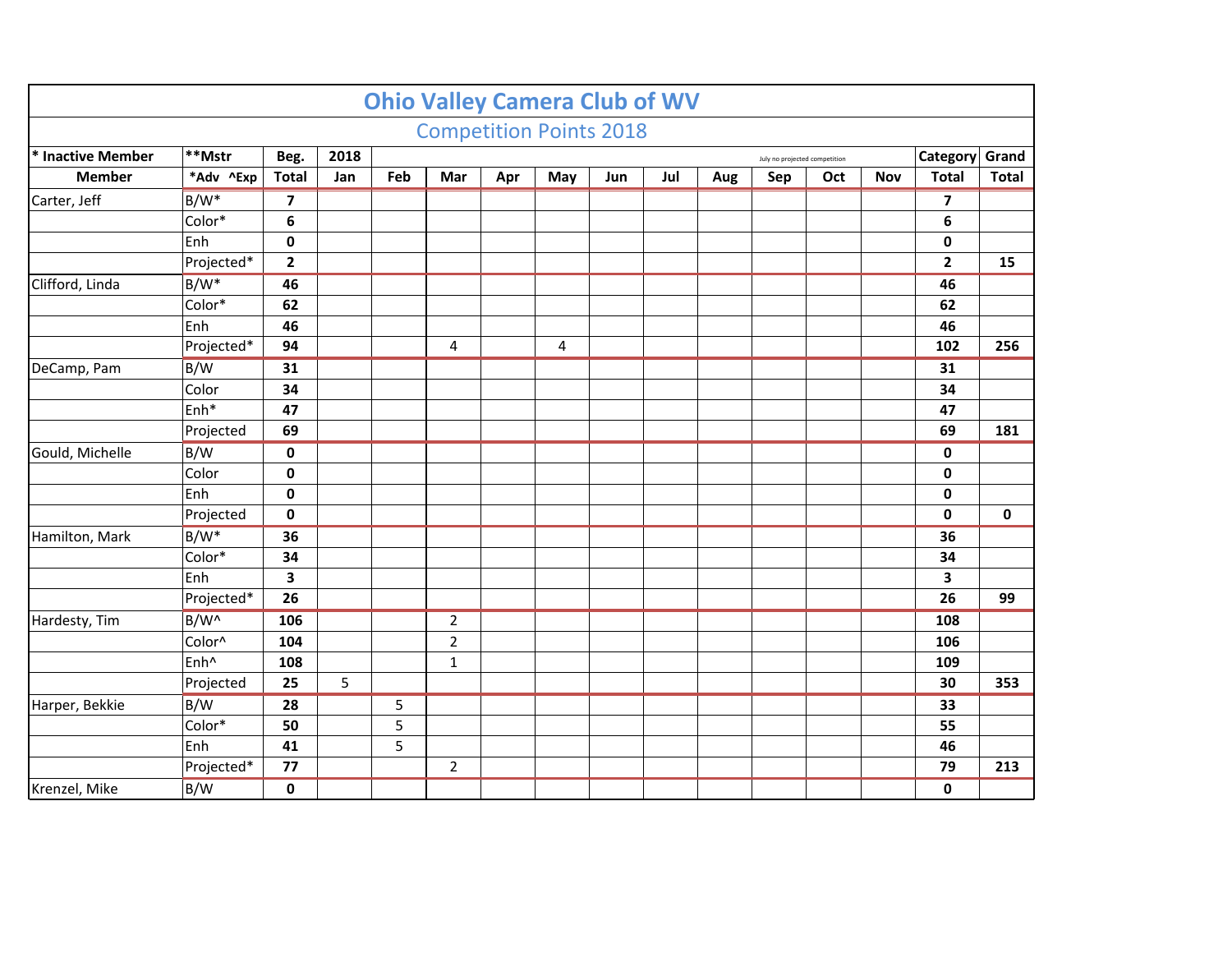|                   |           |                |      |     | <b>Ohio Valley Camera Club of WV</b> |     |                |     |     |     |     |     |            |                |              |
|-------------------|-----------|----------------|------|-----|--------------------------------------|-----|----------------|-----|-----|-----|-----|-----|------------|----------------|--------------|
|                   |           |                |      |     | <b>Competition Points 2018</b>       |     |                |     |     |     |     |     |            |                |              |
| * Inactive Member | **Mstr    | Beg.           | 2018 |     | July no projected competition        |     |                |     |     |     |     |     |            | Category       | Grand        |
| <b>Member</b>     | *Adv ^Exp | <b>Total</b>   | Jan  | Feb | Mar                                  | Apr | May            | Jun | Jul | Aug | Sep | Oct | <b>Nov</b> | <b>Total</b>   | <b>Total</b> |
|                   | Color     | 0              |      |     |                                      |     |                |     |     |     |     |     |            | 0              |              |
|                   | Enh       | 0              |      |     |                                      |     |                |     |     |     |     |     |            | 0              |              |
|                   | Projected | $\mathbf 0$    |      |     |                                      |     |                |     |     |     |     |     |            | 0              | $\mathbf 0$  |
| Long, Larry       | B/W       | $\mathbf 0$    |      |     |                                      |     |                |     |     |     |     |     |            | 0              |              |
|                   | Color     | 12             |      |     |                                      |     |                |     |     |     |     |     |            | 12             |              |
|                   | Enh       | 0              |      |     |                                      |     |                |     |     |     |     |     |            | 0              |              |
|                   | Projected | $\mathbf{2}$   |      |     |                                      |     |                |     |     |     |     |     |            | $\mathbf{2}$   | 14           |
| Lucas, Kathy      | B/W       | 6              |      |     |                                      |     |                |     |     |     |     |     |            | 6              |              |
|                   | Color     | 10             |      |     |                                      |     |                |     |     |     |     |     |            | 10             |              |
|                   | Enh       | 10             |      |     |                                      |     |                |     |     |     |     |     |            | 10             |              |
|                   | Projected | 29             |      |     |                                      |     |                |     |     |     |     |     |            | 29             | 55           |
| Lyon, Darla       | $B/W^*$   | 52             |      |     |                                      |     |                |     |     |     |     |     |            | 52             |              |
|                   | Color*    | 49             |      |     |                                      |     |                |     |     |     |     |     |            | 49             |              |
|                   | Enh       | 4              |      |     |                                      |     |                |     |     |     |     |     |            | 4              |              |
|                   | Projected | 12             |      |     |                                      |     |                |     |     |     |     |     |            | 12             | 117          |
| McKenna, Tom      | B/W       | $\overline{2}$ |      |     |                                      |     |                |     |     |     |     |     |            | $\overline{2}$ |              |
|                   | Color     | 29             |      |     |                                      |     |                |     |     |     |     |     |            | 29             |              |
|                   | Enh       | 0              |      |     |                                      |     |                |     |     |     |     |     |            | 0              |              |
|                   | Projected | 10             | 5    |     | $\overline{2}$                       |     | $\overline{2}$ |     |     |     |     |     |            | 19             | 50           |
| McKenzie, Megan   | B/W       | 0              |      |     |                                      |     |                |     |     |     |     |     |            | 0              |              |
|                   | Color     | $\mathbf{2}$   |      |     |                                      |     |                |     |     |     |     |     |            | $\mathbf{2}$   |              |
|                   | Enh       | $\mathbf 0$    |      |     |                                      |     |                |     |     |     |     |     |            | 0              |              |
|                   | Projected | 8              |      |     |                                      |     |                |     |     |     |     |     |            | 8              | 10           |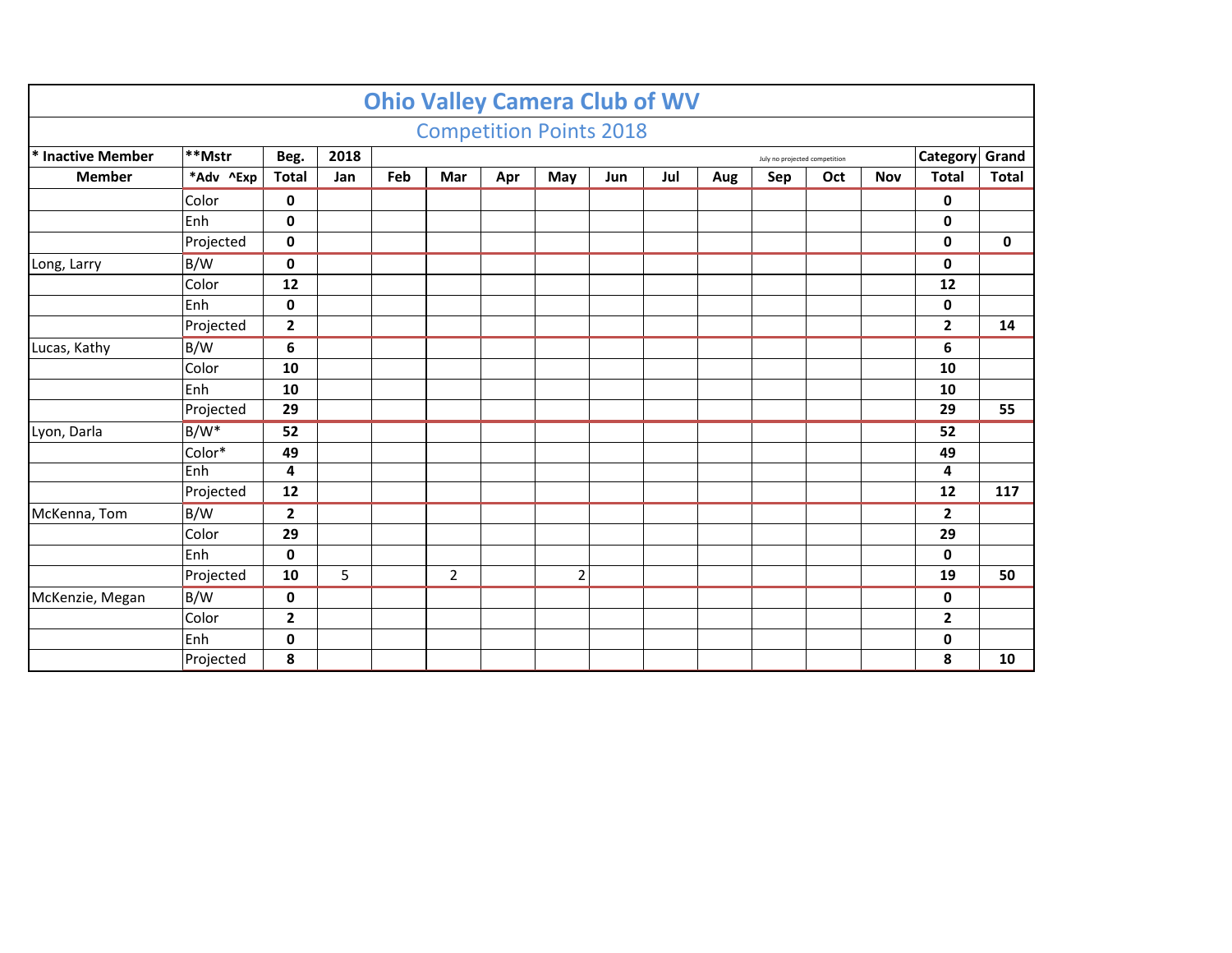|                                                                              |           |              |                |                |              |                | <b>Ohio Valley Camera Club of WV</b> |     |     |     |     |     |     |                |              |
|------------------------------------------------------------------------------|-----------|--------------|----------------|----------------|--------------|----------------|--------------------------------------|-----|-----|-----|-----|-----|-----|----------------|--------------|
|                                                                              |           |              |                |                |              |                | <b>Competition Points 2018</b>       |     |     |     |     |     |     |                |              |
| **Mstr<br>* Inactive Member<br>2018<br>Beg.<br>July no projected competition |           |              |                |                |              |                |                                      |     |     |     |     |     |     | Category Grand |              |
| <b>Member</b>                                                                | *Adv ^Exp | <b>Total</b> | Jan            | Feb            | Mar          | Apr            | May                                  | Jun | Jul | Aug | Sep | Oct | Nov | <b>Total</b>   | <b>Total</b> |
| Moore, Chris                                                                 | B/W       | $\mathbf 0$  |                |                |              |                |                                      |     |     |     |     |     |     | 0              |              |
|                                                                              | Color     | $\mathbf{1}$ |                |                |              |                |                                      |     |     |     |     |     |     | $\mathbf{1}$   |              |
|                                                                              | Enh       | 0            |                |                |              |                |                                      |     |     |     |     |     |     | 0              |              |
|                                                                              | Projected | 0            |                |                |              |                |                                      |     |     |     |     |     |     | $\mathbf 0$    | $\mathbf{1}$ |
| Moul, Laura                                                                  | B/W       | 18           |                | 5              | 5            | $\overline{2}$ | $\mathbf{1}$                         |     |     |     |     |     |     | 31             |              |
|                                                                              | Color     | 23           |                | $\mathbf 1$    | 5            | 5              | 5                                    |     |     |     |     |     |     | 39             |              |
|                                                                              | Enh       | 8            |                | 5              | 5            | 3              | 5                                    |     |     |     |     |     |     | 26             |              |
|                                                                              | Projected | 9            |                |                |              | 5              | $\mathbf{1}$                         |     |     |     |     |     |     | 15             | 111          |
| Offutt, DC                                                                   | B/W       | 41           |                |                |              |                |                                      |     |     |     |     |     |     | 41             |              |
|                                                                              | Color     | 85           |                | 5              |              | $\overline{2}$ | $\mathbf{1}$                         |     |     |     |     |     |     | 93             |              |
|                                                                              | Enh       | 18           |                |                |              |                |                                      |     |     |     |     |     |     | 18             |              |
|                                                                              | Projected | 79           | $\overline{2}$ |                |              | 3              | $\overline{2}$                       |     |     |     |     |     |     | 86             | 238          |
| Parra, Monica                                                                | B/W       | 0            |                |                |              |                |                                      |     |     |     |     |     |     | $\pmb{0}$      |              |
|                                                                              | Color     | 0            |                |                |              |                |                                      |     |     |     |     |     |     | 0              |              |
|                                                                              | Enh       | 0            |                |                |              |                |                                      |     |     |     |     |     |     | 0              |              |
|                                                                              | Projected | 0            |                |                |              |                |                                      |     |     |     |     |     |     | 0              | 0            |
| Rosenberg, Michael                                                           | B/W       | 16           |                |                |              |                |                                      |     |     |     |     |     |     | 16             |              |
|                                                                              | Color     | 27           |                |                |              |                |                                      |     |     |     |     |     |     | 27             |              |
|                                                                              | Enh       | 0            |                |                |              |                |                                      |     |     |     |     |     |     | 0              |              |
|                                                                              | Projected | 27           |                |                |              |                |                                      |     |     |     |     |     |     | 27             | 70           |
| Schottle, Tom                                                                | $B/W^*$   | 71           |                | $\overline{2}$ | $\mathbf 1$  | $\overline{2}$ |                                      |     |     |     |     |     |     | 76             |              |
|                                                                              | Color     | 64           |                |                | $\mathbf{1}$ |                |                                      |     |     |     |     |     |     | 65             |              |
|                                                                              | $Enh*$    | 92           |                | $\overline{2}$ | $\mathbf 2$  | $\mathbf 2$    | 3                                    |     |     |     |     |     |     | 101            |              |
|                                                                              | Projected | 46           |                |                | $\mathbf{1}$ | $\mathbf{1}$   |                                      |     |     |     |     |     |     | 48             | 290          |
| Seldomridge, Gatha                                                           | B/W       | 5            |                |                |              |                |                                      |     |     |     |     |     |     | 5              |              |
|                                                                              | Color     | 5            |                |                |              |                |                                      |     |     |     |     |     |     | 5              |              |
|                                                                              | Enh       | 0            |                |                |              |                |                                      |     |     |     |     |     |     | 0              |              |
|                                                                              | Projected | 3            |                |                |              |                |                                      |     |     |     |     |     |     | 3              | 13           |
| Stepp, Betty                                                                 | B/W       | 9            |                |                |              |                |                                      |     |     |     |     |     |     | 9              |              |
|                                                                              | Color     | 11           |                |                |              |                |                                      |     |     |     |     |     |     | 11             |              |
|                                                                              | Enh       | 3            |                |                |              |                |                                      |     |     |     |     |     |     | 3              |              |
|                                                                              | Projected | 0            |                |                |              |                |                                      |     |     |     |     |     |     | 0              | 23           |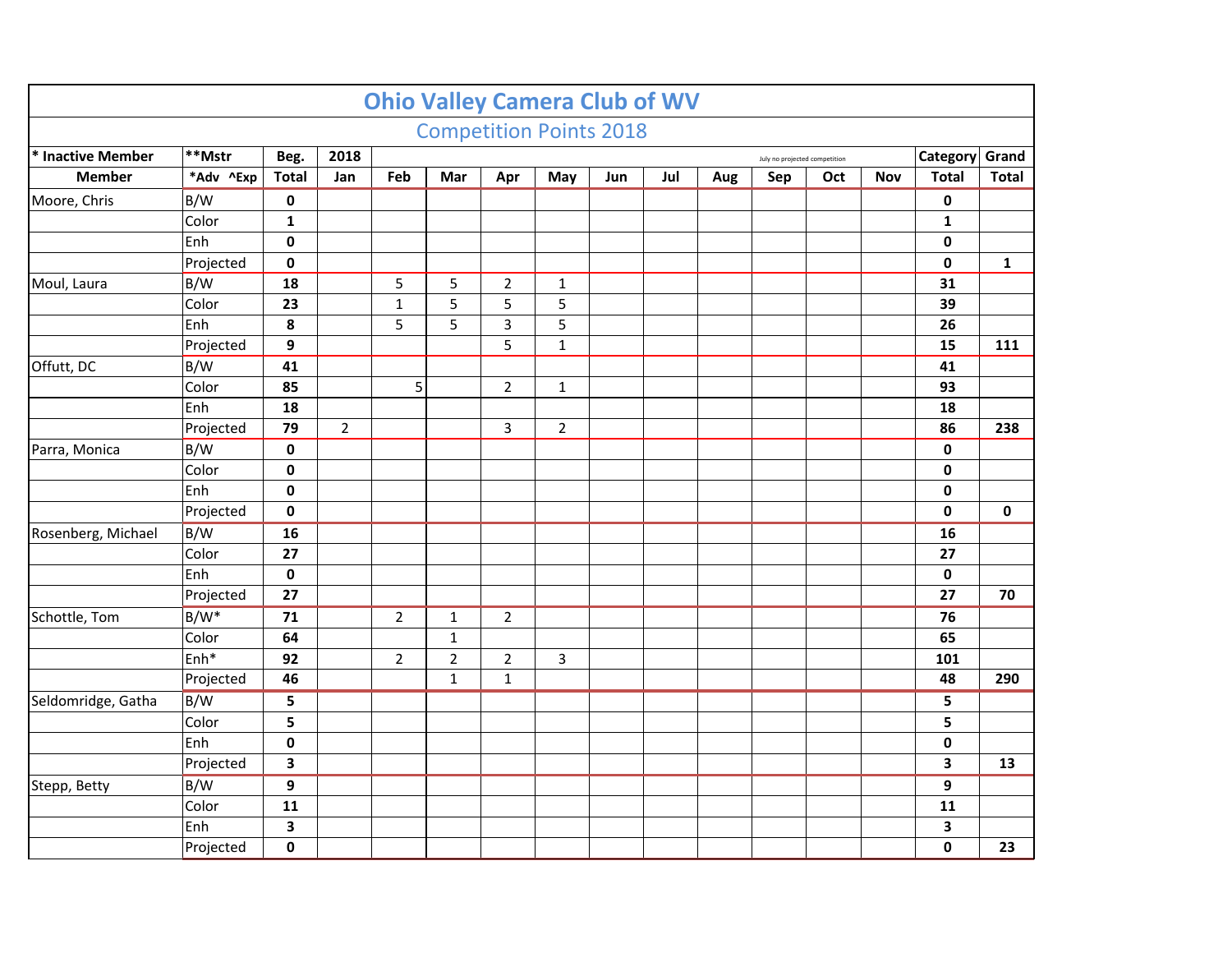|                   |                                                            |                         |     |     |                  |     | <b>Ohio Valley Camera Club of WV</b> |     |     |     |     |     |            |                          |              |
|-------------------|------------------------------------------------------------|-------------------------|-----|-----|------------------|-----|--------------------------------------|-----|-----|-----|-----|-----|------------|--------------------------|--------------|
|                   |                                                            |                         |     |     |                  |     | <b>Competition Points 2018</b>       |     |     |     |     |     |            |                          |              |
| * Inactive Member | $**$ Mstr<br>2018<br>Beg.<br>July no projected competition |                         |     |     |                  |     |                                      |     |     |     |     |     |            |                          | Grand        |
| <b>Member</b>     | *Adv ^Exp                                                  | <b>Total</b>            | Jan | Feb | Mar              | Apr | May                                  | Jun | Jul | Aug | Sep | Oct | <b>Nov</b> | Category<br><b>Total</b> | <b>Total</b> |
| Stevens, Clement  | B/W                                                        | 0                       |     |     |                  |     |                                      |     |     |     |     |     |            | 0                        |              |
|                   | Color                                                      | 0                       |     |     |                  |     |                                      |     |     |     |     |     |            | $\mathbf 0$              |              |
|                   | Enh                                                        | $\mathbf 0$             |     |     |                  |     |                                      |     |     |     |     |     |            | $\pmb{0}$                |              |
|                   | Projected                                                  | 26                      |     |     | $\boldsymbol{6}$ |     |                                      |     |     |     |     |     |            | 32                       | 32           |
| Tappan, Elizabeth | B/W                                                        | 12                      |     |     |                  |     |                                      |     |     |     |     |     |            | 12                       |              |
|                   | Color                                                      | 23                      |     |     |                  |     |                                      |     |     |     |     |     |            | 23                       |              |
|                   | Enh                                                        | 20                      |     |     |                  |     |                                      |     |     |     |     |     |            | 20                       |              |
|                   | Projected                                                  | 21                      |     |     |                  |     |                                      |     |     |     |     |     |            | 21                       | 76           |
| Thayer, Julie     | B/W                                                        | $\mathbf 0$             |     |     |                  |     |                                      |     |     |     |     |     |            | $\mathbf 0$              |              |
|                   | Color                                                      | 0                       |     |     |                  |     |                                      |     |     |     |     |     |            | $\pmb{0}$                |              |
|                   | Enh                                                        | $\pmb{0}$               |     |     |                  |     |                                      |     |     |     |     |     |            | 0                        |              |
|                   | Projected                                                  | 3                       |     |     |                  |     |                                      |     |     |     |     |     |            | 3                        | 3            |
| <b>Ray Thomas</b> | B/W                                                        | 17                      |     |     |                  |     |                                      |     |     |     |     |     |            | 17                       |              |
|                   | Color                                                      | 22                      |     |     |                  |     |                                      |     |     |     |     |     |            | 22                       |              |
|                   | Enh                                                        | 8                       |     |     |                  |     |                                      |     |     |     |     |     |            | 8                        |              |
|                   | Projected                                                  | 14                      |     |     | 4                |     |                                      |     |     |     |     |     |            | 18                       | 65           |
| Underwood, Kathy  | B/W                                                        | 0                       |     |     |                  |     |                                      |     |     |     |     |     |            | $\pmb{0}$                |              |
|                   | Color                                                      | 0                       |     |     |                  |     |                                      |     |     |     |     |     |            | $\pmb{0}$                |              |
|                   | Enh                                                        | $\mathbf 0$             |     |     |                  |     |                                      |     |     |     |     |     |            | 0                        |              |
|                   | Projected                                                  | 6                       |     |     |                  |     | 3                                    |     |     |     |     |     |            | 9                        | 9            |
| Underwood, Katie  | B/W                                                        | 10                      |     |     |                  |     |                                      |     |     |     |     |     |            | 10                       |              |
|                   | Color                                                      | $\overline{\mathbf{z}}$ |     |     |                  |     |                                      |     |     |     |     |     |            | 7                        |              |
|                   | Enh                                                        | $\overline{\mathbf{z}}$ |     |     |                  |     |                                      |     |     |     |     |     |            | $\overline{\mathbf{z}}$  |              |
|                   | Projected                                                  | $\mathbf 0$             |     |     |                  |     |                                      |     |     |     |     |     |            | $\mathbf 0$              | 24           |
| Toby Werthammer   | B/W                                                        | 80                      |     |     |                  |     |                                      |     |     |     |     |     |            | 80                       |              |
|                   | Color                                                      | 71                      |     |     |                  |     |                                      |     |     |     |     |     |            | 71                       |              |
|                   | Enh                                                        | 70                      |     |     |                  |     |                                      |     |     |     |     |     |            | 70                       |              |
|                   | Projected                                                  | 55                      |     |     |                  |     | 5                                    |     |     |     |     |     |            | 60                       | 281          |